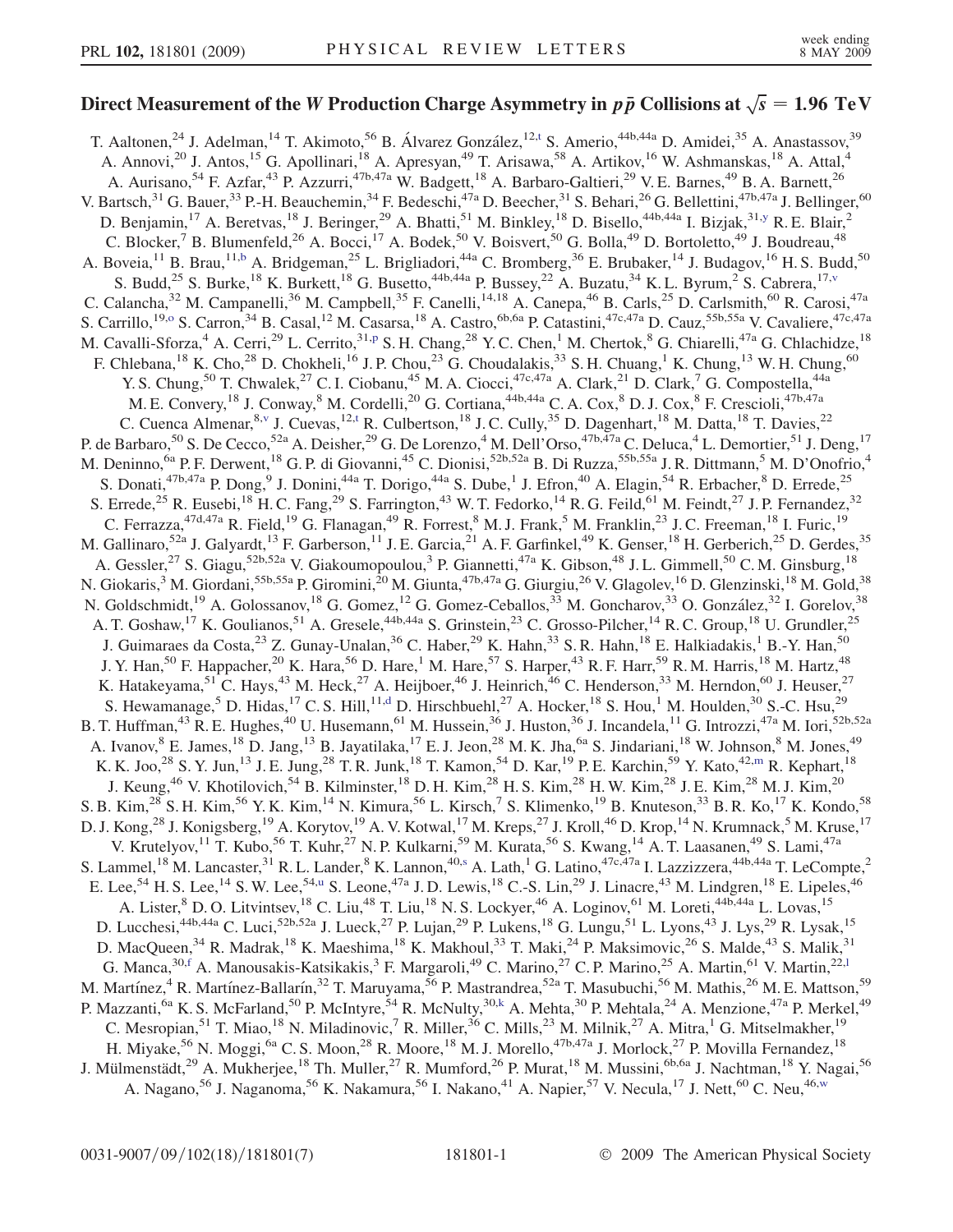M. S. Neubauer,<sup>25</sup> S. Neubauer,<sup>27</sup> J. Nielsen,<sup>29,[h](#page-6-0)</sup> L. Nodulman,<sup>2</sup> M. Norman,<sup>10</sup> O. Norniella,<sup>25</sup> E. Nurse,<sup>31</sup> L. Oakes,<sup>43</sup> S. H. Oh,<sup>17</sup> Y. D. Oh,<sup>28</sup> I. Oksuzian,<sup>19</sup> T. Okusawa,<sup>42</sup> R. Orava,<sup>24</sup> K. Osterberg,<sup>24</sup> S. Pagan Griso,<sup>44b,44a</sup> E. Palencia,<sup>18</sup> V. Papadimitriou,<sup>18</sup> A. Papaikonomou,<sup>27</sup> A. A. Paramonov,<sup>14</sup> B. Parks,<sup>40</sup> S. Pashapour,<sup>34</sup> J. Patrick,<sup>18</sup> G. Pauletta,<sup>55b,55a</sup> M. Paulini,<sup>13</sup> C. Paus,<sup>33</sup> T. Peiffer,<sup>27</sup> D. E. Pellett,<sup>8</sup> A. Penzo,<sup>55a</sup> T. J. Phillips,<sup>17</sup> G. Piacentino,<sup>47a</sup> E. Pianori,<sup>46</sup> L. Pinera,<sup>19</sup> K. Pitts,<sup>25</sup> C. Plager,<sup>9</sup> L. Pondrom,<sup>60</sup> O. Poukhov,<sup>16[,a](#page-6-0)</sup> N. Pounder,<sup>43</sup> F. Prakoshyn,<sup>16</sup> A. Pronko,<sup>18</sup> J. Proudfoot,<sup>2</sup> F. Ptohos,<sup>18,[j](#page-6-0)</sup> E. Pueschel,<sup>13</sup> G. Punzi,<sup>47b,47a</sup> J. Pursley,<sup>60</sup> J. Ra[d](#page-6-0)emacker,<sup>43,d</sup> A. Rahaman,<sup>48</sup> V. Ramakrishnan,<sup>60</sup> N. Ranjan,<sup>49</sup> I. Redondo,<sup>32</sup> P. Renton,<sup>43</sup> M. Renz,<sup>27</sup> M. Rescigno,<sup>52a</sup> S. Richter,<sup>27</sup> F. Rimondi,<sup>6b,6a</sup> L. Ristori,<sup>47a</sup> A. Robson,<sup>22</sup> T. Rodrigo,<sup>12</sup> T. Rodriguez,<sup>46</sup> E. Rogers,<sup>25</sup> S. Rolli,<sup>57</sup> R. Roser,<sup>18</sup> M. Rossi,<sup>55a</sup> R. Rossin,<sup>11</sup> P. Roy,<sup>34</sup> A. Ruiz,<sup>12</sup> J. Russ,<sup>13</sup> V. Rusu,<sup>18</sup> B. Rutherford,<sup>18</sup> H. Saarikko,<sup>24</sup> A. Safonov,<sup>54</sup> W. K. Sakumoto,<sup>50</sup> O. Saltó,<sup>4</sup> L. Santi,<sup>55b,55a</sup> S. Sarkar,<sup>52b,52a</sup> L. Sartori,<sup>47a</sup> K. Sato,<sup>18</sup> A. Savoy-Navarro,<sup>45</sup> P. Schlabach,<sup>18</sup> A. Schmidt,<sup>27</sup> E. E. Schmidt,<sup>18</sup> M. A. Schmidt,<sup>14</sup> M. P. Schmidt,<sup>61,[a](#page-6-0)</sup> M. Schmitt,<sup>39</sup> T. Schwarz,<sup>8</sup> L. Scodellaro,<sup>12</sup> A. Scribano,<sup>47c,47a</sup> F. Scuri,<sup>47a</sup> A. Sedov,<sup>49</sup> S. Seidel,<sup>38</sup> Y. Seiya,<sup>42</sup> A. Semenov,<sup>16</sup> L. Sexton-Kennedy,<sup>18</sup> F. Sforza,<sup>47a</sup> A. Sfyrla,<sup>25</sup> S. Z. Shalhout,<sup>59</sup> T. Shears,<sup>30</sup> P. F. Shepa[r](#page-6-0)d,<sup>48</sup> M. Shimojima,<sup>56,r</sup> S. Shiraishi,<sup>14</sup> M. Shochet,<sup>14</sup> Y. Shon,<sup>60</sup> I. Shreyber,<sup>37</sup> A. Sidoti,<sup>47a</sup> P. Sinervo,<sup>34</sup> A. Sisakyan,<sup>16</sup> A. J. Slaughter,<sup>18</sup> J. Slaunwhite,<sup>40</sup> K. Sliwa,<sup>57</sup> J. R. Smith,<sup>8</sup> F. D. Snider,<sup>18</sup> R. Snihur,<sup>34</sup> A. Soha,<sup>8</sup> S. Somalwar,<sup>1</sup> V. Sorin,<sup>36</sup> J. Spalding,<sup>18</sup> T. Spreitzer,<sup>34</sup> P. Squillacioti,<sup>47c,47a</sup> M. Stanitzki,<sup>61</sup> R. St. Denis,<sup>22</sup> B. Stelzer,<sup>34</sup> O. Stelzer-Chilton,<sup>34</sup> D. Stentz,<sup>39</sup> J. Strologas,<sup>38</sup> G. L. Strycker,<sup>35</sup> D. Stuart,<sup>11</sup> J. S. Suh,<sup>28</sup> A. Sukhanov,<sup>19</sup> I. Suslov,<sup>16</sup> T. Suzuki,<sup>56</sup> A. Taffard,<sup>25,[g](#page-6-0)</sup> R. Takashima,<sup>41</sup> Y. Takeuchi,<sup>56</sup> R. Tanaka,<sup>41</sup> M. Tecchio,<sup>35</sup> P. K. Teng,<sup>1</sup> K. Terashi,<sup>51</sup> J. Thom,<sup>18,[i](#page-6-0)</sup> A. S. Thompson,<sup>22</sup> G. A. Thompson,<sup>25</sup> E. Thomson,<sup>46</sup> P. Tipton,<sup>61</sup> P. Ttito-Guzmán,<sup>32</sup> S. Tkaczyk,<sup>18</sup> D. Toback,<sup>54</sup> S. Tokar,<sup>15</sup> K. Tollefson,<sup>36</sup> T. Tomura,<sup>56</sup> D. Tonelli,<sup>18</sup> S. Torre,<sup>20</sup> D. Torretta,<sup>18</sup> P. Totaro,<sup>55b,55a</sup> S. Tourneur,<sup>45</sup> M. Trovato,<sup>47a</sup> S.-Y. Tsai,<sup>1</sup> Y. Tu,<sup>46</sup> N. Turini,<sup>47c,47a</sup> F. Ukegawa,<sup>56</sup> S. Vallecorsa,<sup>21</sup> N. van Remortel,<sup>24[,c](#page-6-0)</sup> A. Varganov,<sup>35</sup> E. Vataga,<sup>47d,47a</sup> F. Vázquez,<sup>19,0</sup> G. Velev,<sup>18</sup> C. Vellidis,<sup>3</sup> M. Vidal,<sup>32</sup> R. Vidal,<sup>18</sup> I. Vila,<sup>12</sup> R. Vilar,<sup>12</sup> T. Vine,<sup>31</sup> M. V[o](#page-6-0)gel,<sup>38</sup> I. Volobouev,<sup>29[,u](#page-6-0)</sup> G. Volpi,<sup>47b,47a</sup> P. Wagner,<sup>46</sup> R. G. Wagner,<sup>2</sup> R. L. Wagner,<sup>18</sup> W. Wagner,<sup>27,[x](#page-6-0)</sup> J. Wagner-Kuhr,<sup>27</sup> T. Wakisaka,<sup>42</sup> R. Wallny,<sup>9</sup> S. M. Wang,<sup>1</sup> A. Warburton,<sup>34</sup> D. Waters,<sup>31</sup> M. Weinberger,<sup>54</sup> J. Weinelt,<sup>27</sup> W. C. Wester III,<sup>18</sup> B. Whitehouse,<sup>57</sup> D. Whiteson,<sup>46[,g](#page-6-0)</sup> A. B. Wicklund,<sup>2</sup> E. Wicklund,<sup>18</sup> S. Wilbur,<sup>14</sup> G. Williams,<sup>34</sup> H. H. Williams,<sup>46</sup> P. Wilson,<sup>18</sup> B. L. Winer,<sup>40</sup> P. Wittich,<sup>18[,i](#page-6-0)</sup> S. Wolbers,<sup>18</sup> C. Wolfe,<sup>14</sup> T. Wright,<sup>35</sup> X. Wu,<sup>21</sup> F. Würthwein,<sup>10</sup> S. Xie,<sup>33</sup> A. Yagil,<sup>10</sup> K. Yamamoto,<sup>42</sup> J. Yamaoka,<sup>17</sup> U.K. Yang,<sup>14,[q](#page-6-0)</sup> Y.C. Yang,<sup>28</sup> W.M. Yao,<sup>29</sup> G.P. Yeh,<sup>18</sup> J. Yoh,<sup>18</sup> K. Yorita,<sup>58</sup> T. Yoshida,<sup>42,[n](#page-6-0)</sup> G. B. Yu,<sup>50</sup> I. Yu,<sup>28</sup> S. S. Yu,<sup>18</sup> J. C. Yun,<sup>18</sup> L. Zanello,<sup>52b,52a</sup> A. Zanetti,<sup>55a</sup> X. Zhang,<sup>25</sup> Y. Zh[e](#page-6-0)ng,  $9, e$  and S. Zucchelli<sup>6b,6a</sup>

(CDF Collaboration)

<sup>1</sup>Institute of Physics, Academia Sinica, Taipei, Taiwan 11529, Republic of China<br><sup>2</sup>Argonna National Laboratory, Argonna Illinois 60430, USA

 $A$ rgonne National Laboratory, Argonne, Illinois 60439, USA<br> $3$ University of Athens, 157 71 Athens, Greece

<sup>3</sup>University of Athens, 157 71 Athens, Greece  $\frac{4}{3}$  University of Athens, 157 71 Athens, Greece

Institut de Fisica d'Altes Energies, Universitat Autonoma de Barcelona, E-08193, Bellaterra (Barcelona), Spain <sup>5</sup>

 $^{5}$ Baylor University, Waco, Texas 76798, USA<br><sup>6a</sup>Istituto Nazionale di Fisica Nucleare Bologna, I-40127 Bologna, Italy <sup>6b</sup>University of Bologna, I-40127 Bologna, Italy

 ${}^{7}$ Brandeis University, Waltham, Massachusetts 02254, USA

<sup>8</sup>University of California, Davis, Davis, California 95616, USA

<sup>9</sup>University of California, Los Angeles, Los Angeles, California 90024, USA<br><sup>10</sup>University of California, San Diego, La Jolla, California 92093, USA

<sup>10</sup>University of California, San Diego, La Jolla, California 92093, USA<br>
<sup>11</sup>University of California, Santa Barbara, Santa Barbara, California 93106, USA<br>
<sup>12</sup>Instituto de Eisica de Cantabria, CSIC-University of Cardiba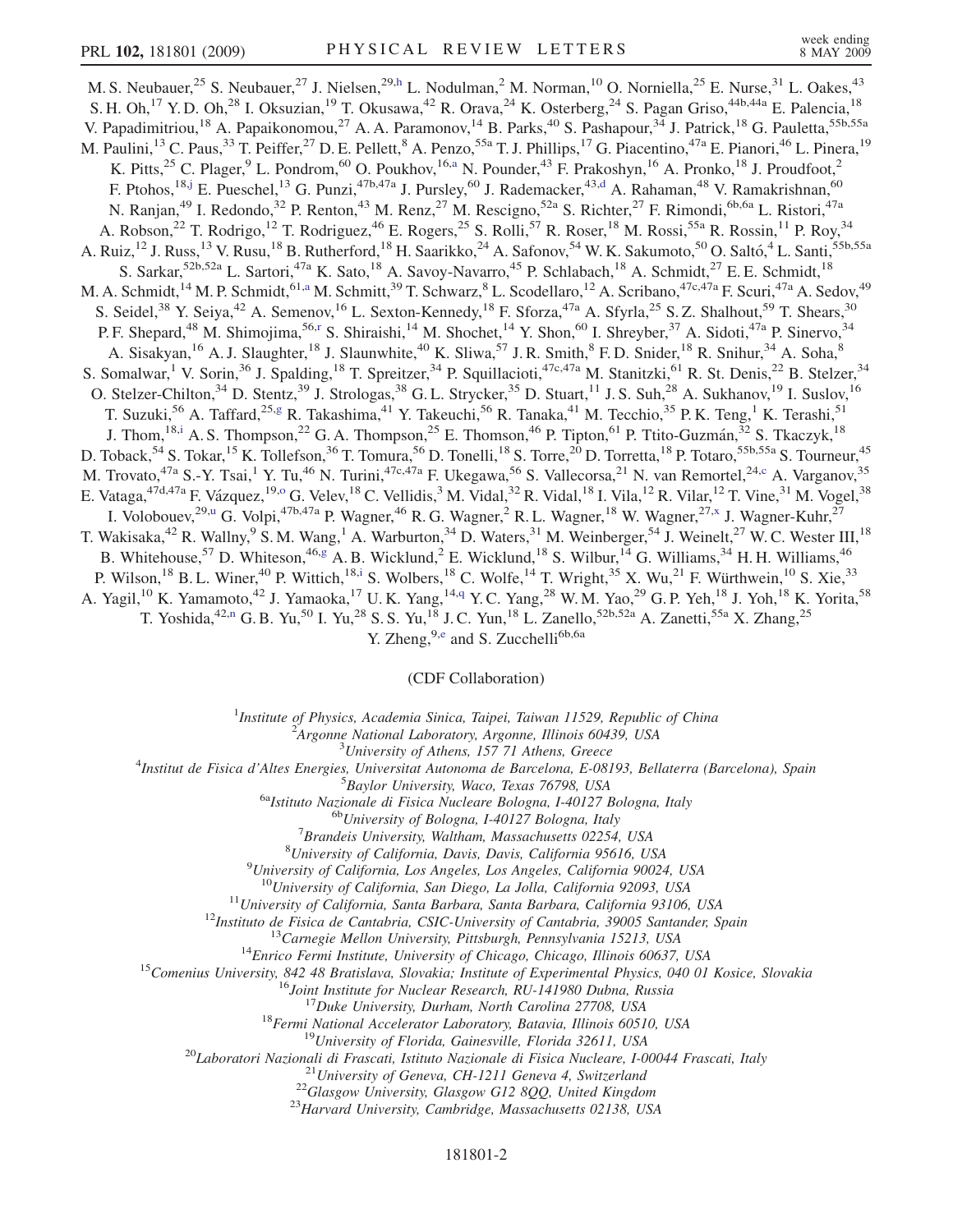$^{24}$ Division of High Energy Physics, Department of Physics, University of Helsinki and Helsinki Institute of Physics, FIN-00014, Helsinki, Finland<br><sup>25</sup>University of Illinois, Urbana, Illinois 61801, USA<br><sup>26</sup>The Johns Hopkins University, Baltimore, Maryland 21218, USA<br><sup>27</sup>Institut für Experimentelle Kernphysik, Universität Karlsruhe, 76128 Seoul National University, Seoul 151-742, Korea; Sungkyunkwan University, Suwon 440-746, Korea; Korea Institute of Science and Technology Information, Daejeon, 305-806, Korea; Chonnam National University, Gwangju, 500-757, Korea<br><sup>29</sup>Ernest Orlando Lawrence Berkeley National Laboratory, Berkeley, California 94720, USA<br><sup>30</sup>University of Liverpool, Liverpool L69 7ZE, United Kingdom<br><sup>31</sup>University C Simon Fraser University, Burnaby, British Columbia, Canada V5A 1S6; University of Toronto, Toronto, Ontario, Canada M5S 1A7; and TRIUMF, Vancouver, British Columbia, Canada V6T 2A3 <sup>35</sup> University of Michigan, Ann Arbor, Michigan 48109, USA<br><sup>36</sup> Michigan State University, East Lansing, Michigan 48824, USA<br><sup>37</sup> Institution for Theoretical and Experimental Physics, ITEP, Moscow 117259, Russia<br><sup>38</sup> Uni <sup>43</sup>University of Oxford, Oxford OX1 3RH, United Kingdom<br><sup>44a</sup>Istituto Nazionale di Fisica Nucleare, Sezione di Padova-Trento, I-35131 Padova, Italy<br><sup>44b</sup>University of Padova, I-35131 Padova, Italy<br><sup>45</sup>LPNHE, Universite P <sup>47a</sup>Istituto Nazionale di Fisica Nucleare Pisa, I-56127 Pisa, Italy<br><sup>47b</sup>University of Pisa, I-56127 Pisa, Italy<br><sup>47c</sup>University of Siena, I-56127 Pisa, Italy<br><sup>47d</sup>Scuola Normale Superiore, I-56127 Pisa, Italy<br><sup>48</sup>Univer <sup>49</sup>Purdue University, West Lafayette, Indiana 47907, USA<br><sup>50</sup>University of Rochester, Rochester, New York 14627, USA<br><sup>51</sup>The Rockefeller University, New York, New York 10021, USA<br><sup>52a</sup>Istituto Nazionale di Fisica Nuclear <sup>54</sup>Texas A&M University, College Station, Texas 77843, USA<br>
<sup>55</sup>aIstituto Nazionale di Fisica Nucleare Trieste/Udine, 1-34100 Trieste, Italy<br>
<sup>55b</sup>University of Trieste/Udine, 1-33100 Udine, Italy<br>
<sup>55b</sup>University of Tsu  $^{61}$ Yale University, New Haven, Connecticut 06520, USA (Received 15 January 2009; published 6 May 2009) We present the first direct measurement of the  $W$  production charge asymmetry as a function of the  $W$ 

boson rapidity  $y_W$  in  $p\bar{p}$  collisions at  $\sqrt{s} = 1.96$  TeV. We use a sample of  $W \to e\nu$  events in data from 1 fb<sup>-1</sup> of integrated luminosity collected using the CDF II detector. In the region  $|y_W| < 3.0$ , this measurement is capable of constraining the ratio of up- and down-quark momentum distributions in the proton more directly than in previous measurements of the asymmetry that are functions of the charged-lepton pseudorapidity.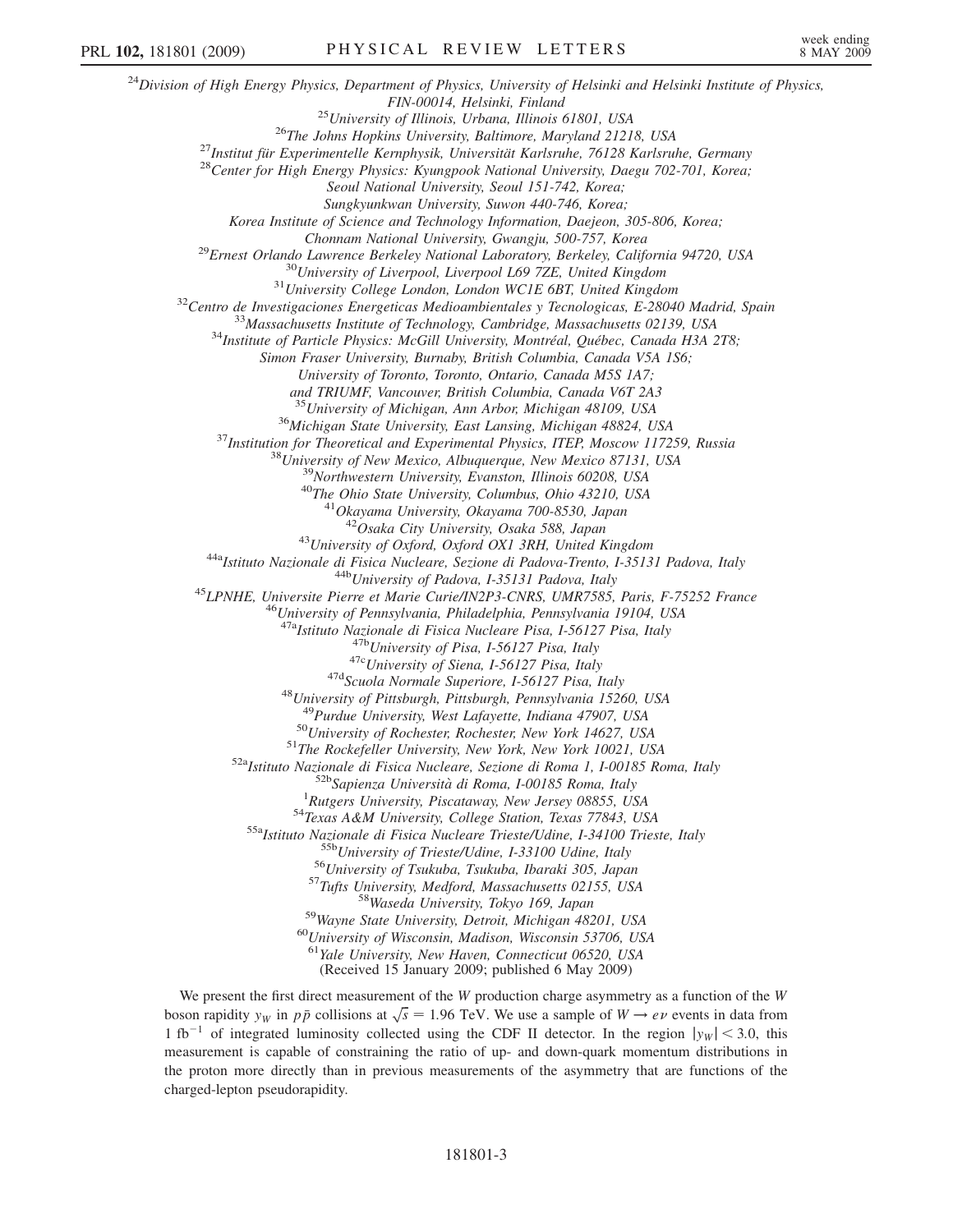At the Fermilab Tevatron, where  $p\bar{p}$  collisions are produced at  $\sqrt{s} = 1.96 \text{ TeV}, W^+ (W^-)$  bosons are created primarily by the interaction of  $u$  (d) quarks from the proton and  $d(\bar{u})$  quarks from the antiproton. Since u quarks carry, on average, a higher fraction of the proton's momentum than d quarks [1,2], the  $W^+$  tends to be boosted along the proton beam direction, and the  $W^-$  tends to be boosted along the antiproton direction. The difference between the  $W^+$  and  $W^-$  rapidity distributions results in a charge asymmetry

$$
A(y_W) = \frac{d\sigma^+/dy_W - d\sigma^-/dy_W}{d\sigma^+/dy_W + d\sigma^-/dy_W},
$$
 (1)

where  $y_W$  is the W boson rapidity [3] and  $d\sigma^{\pm}/dy_W$  is the differential cross section for  $W^+$  or  $W^-$  boson production. The parton distribution functions (PDFs) describing the internal structure of the proton are constrained by measuring  $A(y_W)$  [4].

Previous measurements [5–8] of the W charge asymmetry at the Tevatron were made as a function of the pseudorapidity  $\eta$  [3] of the leptons from decays of  $W \rightarrow l \nu_l$  (l =  $e, \mu$ ) since the W decay involves a neutrino whose longitudinal momentum is not determined experimentally. However, the lepton charge asymmetry is a convolution of the W production charge asymmetry and the  $V - A$ asymmetry from W decays. These two asymmetries tend to cancel at large pseudorapidities ( $|\eta| \ge 2.0$ ), and the convolution weakens and complicates the constraint on the proton PDFs.

In the measurement presented in this Letter, the complication is resolved by using additional information in the lepton transverse energy  $(E_T)$  and the missing transverse energy  $(\not\!E_T)$  [3] on an event-by-event basis to measure the asymmetry as a function of the  $|y_w|$  instead of the lepton  $|\eta|$ . This new analysis technique [9] gives the first direct measurement of the W production charge asymmetry using  $W \rightarrow e\nu$  decays. We use data from 1 fb<sup>-1</sup> of integrated luminosity collected by the CDF II detector. The region of acceptance is  $|y_w|$  < 3.0, giving the new measurement an ability to improve proton PDF determinations for  $0.002 \leq$  $x \le 0.8$ , where x is the fraction of the proton momentum carried by  $u$ - or  $d$ -type quarks. This analysis is described in detail in Ref. [10].

The CDF II detector is described in detail elsewhere [11]. What follows is a brief description of the detector components needed to identify  $W \rightarrow e \nu$  events, which are characterized by large missing transverse energy  $(E_T)$  and a track in the central drift chamber (COT) [12] or in the silicon tracking system (SVX) [13,14] that points to a cluster of energy in the electromagnetic (EM) calorimeters [15,16]. The SVX provides precise track measurements from eight radial layers of microstrip sensors. The COT provides additional tracking information from 96 layers of

## DOI: [10.1103/PhysRevLett.102.181801](http://dx.doi.org/10.1103/PhysRevLett.102.181801) PACS numbers: 13.38.Be, 13.85.Qk, 14.60.Cd, 14.70.Fm

wires. Tracks are measured inside a 1.4 T solenoidal magnetic field that allows electron charge determination from the curvature of the track. The COT allows track reconstruction in the range  $|\eta| \le 1.6$ , while the SVX extends the capability up to  $|\eta| \approx 2.8$ . Outside the tracking system, EM and hadronic (HAD) calorimeters measure the energies of showering particles. The calorimeters are divided into two types: a central calorimeter with a fiducial region covering  $|\eta|$  < 1.1 and a forward calorimeter covering  $1.2 < |\eta| < 3.5$ .

We use two types of  $W \rightarrow e\nu$  events, classified by the calorimeter section in which the electron is detected. The data are initially selected by an on-line event selection (trigger) system. The trigger for the central electrons requires an EM energy cluster with  $E_T > 18$  GeV and a matching track with  $p_T > 9$  GeV. The forward trigger, designed specifically for W candidates, requires an EM energy cluster with  $E_T > 20$  GeV and  $E_T > 15$  GeV.

For central electrons, we require off-line event selection including an isolated energy cluster in the region  $|\eta|$  < 1.1 with  $E_T > 25$  GeV and Iso(0.4) < 4.0 GeV. The isolation Iso(0.4) is defined as the calorimeter energy contained within a cone of radius  $R = \sqrt{(\Delta \eta)^2 + (\Delta \phi)^2} = 0.4$  [3] around the electron direction excluding the energy associated with the electron. A more detailed description of the central electron selection can be found in Ref. [17]. The forward electrons are selected by requiring an isolated energy cluster with  $E_T > 20$  GeV, the ratio of energy detected in the HAD and EM calorimeters to be less than 0.05. The tracks are reconstructed using COT information in the region  $|\eta|$  < 1.6, while at higher  $|\eta|$  tracks are reconstructed using the SVX detectors alone. In order to reduce the charge misidentification and backgrounds, additional requirements for the forward tracks are imposed such as requiring the extrapolated charged-particle position to be consistent with the position measured in the calorimeter. Candidate  $W \rightarrow e\nu$  events are required to have exactly one  $e^{\pm}$  as well as  $\not\hspace{-1.2mm}E_T > 25$  GeV. The final  $W \rightarrow e \nu$  data sample contains 537 858 events with a central electron and 176 941 forward electron events. To evaluate the detector acceptance and resolution for  $W \rightarrow$  $ev$  events, we use the PYTHIA [18] event generator followed by the CDF detector simulation.

We determine the neutrino's longitudinal momentum, within a twofold ambiguity, by constraining the  $e\nu$  mass to be that of the W boson. This ambiguity can be resolved on a statistical basis from the known  $V - A$  decay distribution using the decay angle between the electron and the proton in the W rest frame  $\theta^*$  and from the W<sup>+</sup> and W<sup>-</sup> production cross sections as a function of W rapidity  $(d\sigma^{\pm}/dy_W)$ . To do this we assign a weighting factor to the two rapidity solutions, depending on the charge of the W boson  $w_{1,2}^{\pm}$ :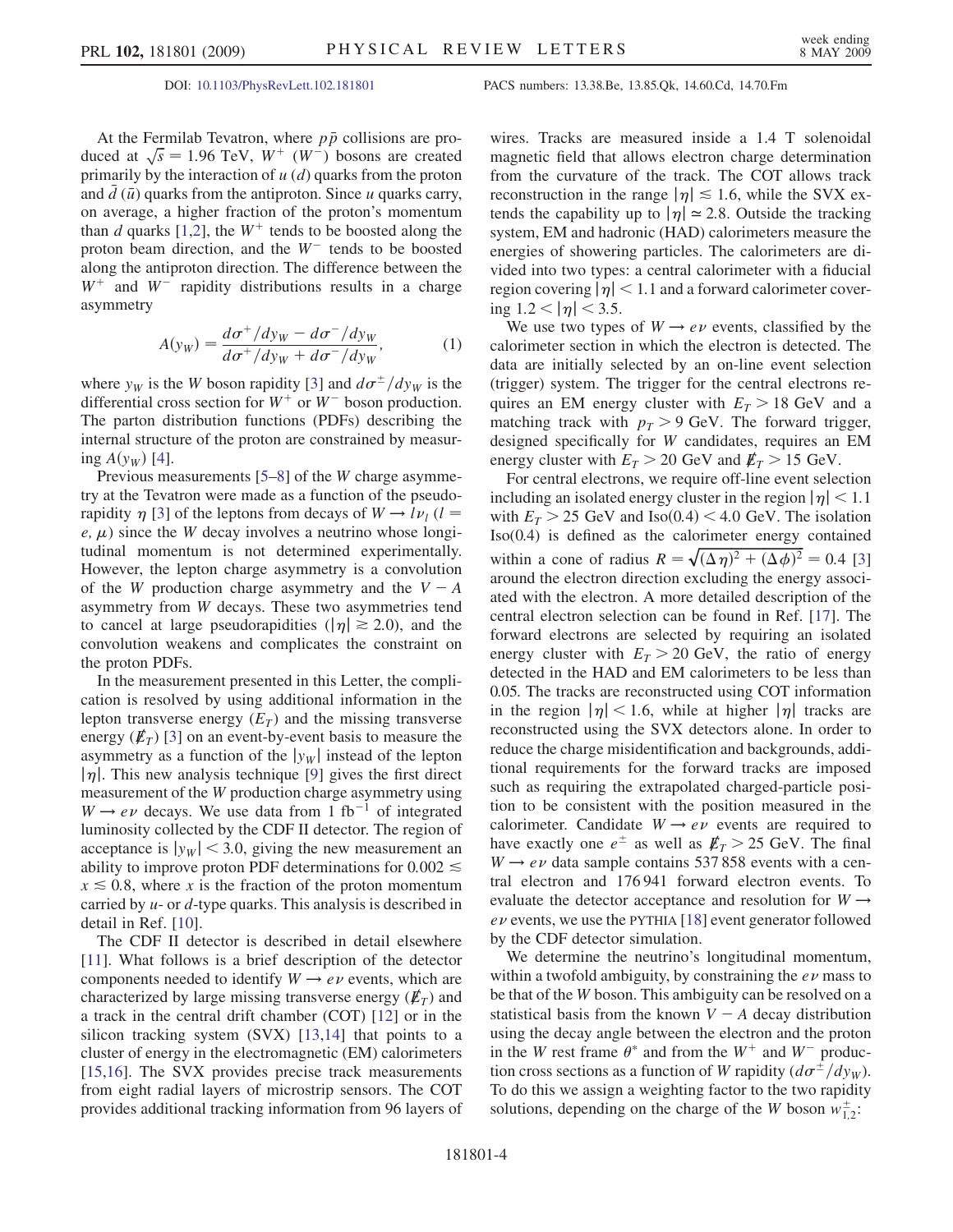$$
w_{1,2}^{\pm} = \frac{P_{\pm}(\cos\theta_{1,2}^*, y_{1,2}, p_T^W)\sigma^{\pm}(y_{1,2})}{P_{\pm}(\cos\theta_1^*, y_1, p_T^W)\sigma^{\pm}(y_1) + P_{\pm}(\cos\theta_2^*, y_2, p_T^W)\sigma^{\pm}(y_2)},
$$
\n(2)

<span id="page-4-2"></span><span id="page-4-1"></span><span id="page-4-0"></span>where

$$
P_{\pm}(\cos\theta^*, y_W, p_T^W) = (1 \mp \cos\theta^*)^2 + Q(y_W, p_T^W)(1 \pm \cos\theta^*)^2.
$$
 (3)

The  $\pm$  signs indicate the W charge, and the indices 1 and 2 are for the two W rapidity solutions. The differential cross section as a function of  $y_W$  is determined using a next-to-next-to-leading order (NNLO) QCD calculation [19] using the Martin-Roberts-Stirling-Thorne (MRST) 2006 NNLO PDFs [20]. The ratio of the  $(1 + \cos\theta^*)^2$  to  $(1 - \cos\theta^*)^2$  angular distributions  $Q(y_W, p_T^W)$  in Eq. [\(3\)](#page-4-0) is determined by the quark versus antiquark composition of the proton using the event generator MC@NLO [21]. This ratio is evaluated as a function of  $y_W$  and the W transverse momentum  $p_T^W$ . Although the weighting factor given by Eq. [\(2\)](#page-4-1) depends primarily on the  $W^+$  and  $W^-$  cross sections, it does have some weak dependence on the input W charge asymmetry. Therefore, this method requires us to iterate the procedure to eliminate this dependence.

Correct charge identification is crucial for the measurement of the charge asymmetry measurement, because it directly affects the yield for a particular charge and  $y<sub>W</sub>$  and is corrected for on an event-by-event basis. The charge misidentification rate (charge MisID) is measured as a function of  $\eta$  using  $Z \rightarrow ee$  events where both electrons are identified as having the same charge sign. The misidentification rate ranges from  $(0.18 \pm 0.05)\%$  for  $|\eta|$  < 1.1 to  $(17.26 \pm 2.02)\%$  for  $|\eta| > 2.04$ .

The  $A(y_W)$  values are corrected for the backgrounds to  $W \rightarrow e\nu$  candidates. We consider  $W \rightarrow \tau \nu$ , where the  $\tau$ decays leptonically to an electron plus neutrinos, as contributing to the signal and is included in the overall signal acceptance. The background fractions due to  $Z \rightarrow e^+e^$ events where one of the electrons is not reconstructed and mimics a neutrino are  $(0.59 \pm 0.02)\%$  for central electrons and  $(0.54 \pm 0.03)\%$  for forward electrons. The small contamination from the  $Z \rightarrow \tau^+\tau^-$  process is found to be  $(0.10 \pm 0.01)\%$  for both central and forward electrons. The background from misidentified jets (QCD) is estimated by fitting the isolation distribution of electrons. Electrons in the calorimeter are characterized by having most of their energy deposited within an isolation cone centered on the electron, while jets may have significant energy deposits outside this cone. The QCD background fraction for central and forward electrons are  $(1.21 \pm$ 0.21)% and  $(0.67 \pm 0.18)$ %, respectively.

The scale and resolution of the electromagnetic calorimeter energy and the missing transverse energy can affect the measured W rapidity and thus the asymmetry measurement. The EM calorimeter energy scale and resolution are tuned in the simulation to reproduce the  $Z \rightarrow e^+e^-$  mass peak in data. The uncertainties on the energy scale and resolution for central electrons are measured to be  $\pm 0.05\%$ and  $\pm 0.07\%$ , respectively; for forward electrons they are  $\pm 0.3\%$  and  $\pm 0.8\%$ , respectively. The hadronic showering, the boson recoil energy, and the underlying event energy of the hadronic calorimeter energy measurement play important roles in determining the  $\not{E}_T$ . The simulation for the calorimeter deposition in  $W \rightarrow e\nu$  events is tuned to provide the best possible match with data, including its dependence on  $\eta$ . The uncertainty on the transverse recoilenergy scale is  $\pm 0.3\%$  and  $\pm 1.4\%$  for central and forward electrons, respectively.

We also investigate potential sources of a charge bias and  $\eta$  dependence in the kinematic and geometrical ac-

TABLE I. Statistical and systematic uncertainties for the W production charge asymmetry. All values are  $\times 10^{-2}$  and show the correlated uncertainties for both positive and negative rapidities.

| $ y_W $      | Charge MisID | Backgrounds | Energy scale & resolution Recoil model Electron trigger |      |      | Electron ID | <b>PDFs</b> | Stat. |
|--------------|--------------|-------------|---------------------------------------------------------|------|------|-------------|-------------|-------|
| $0.0 - 0.2$  | 0.02         | 0.04        | 0.01                                                    | 0.11 | 0.03 | 0.02        | 0.03        | 0.31  |
| $0.2 - 0.4$  | 0.01         | 0.09        | 0.04                                                    | 0.22 | 0.08 | 0.07        | 0.08        | 0.32  |
| $0.4 - 0.6$  | 0.02         | 0.11        | 0.06                                                    | 0.22 | 0.13 | 0.17        | 0.15        | 0.33  |
| $0.6 - 0.8$  | 0.03         | 0.15        | 0.07                                                    | 0.34 | 0.14 | 0.30        | 0.22        | 0.32  |
| $0.8 - 1.0$  | 0.03         | 0.20        | 0.07                                                    | 0.42 | 0.11 | 0.47        | 0.24        | 0.34  |
| $1.0 - 1.2$  | 0.04         | 0.18        | 0.08                                                    | 0.33 | 0.09 | 0.69        | 0.27        | 0.38  |
| $1.2 - 1.4$  | 0.05         | 0.18        | 0.15                                                    | 0.67 | 0.06 | 0.78        | 0.28        | 0.43  |
| $1.4 - 1.6$  | 0.04         | 0.14        | 0.14                                                    | 1.10 | 0.04 | 0.85        | 0.28        | 0.50  |
| $1.6 - 1.8$  | 0.08         | 0.12        | 0.26                                                    | 0.92 | 0.03 | 0.89        | 0.29        | 0.55  |
| $1.8 - 2.05$ | 0.22         | 0.13        | 0.31                                                    | 0.82 | 0.06 | 0.80        | 0.34        | 0.62  |
| $2.05 - 2.3$ | 0.44         | 0.21        | 0.53                                                    | 0.59 | 0.17 | 0.85        | 0.42        | 0.83  |
| $2.3 - 2.6$  | 0.45         | 0.19        | 0.62                                                    | 0.40 | 0.27 | 0.86        | 0.50        | 1.10  |
| $2.6 - 3.0$  | 0.14         | 0.10        | 0.60                                                    | 0.43 | 0.28 | 0.65        | 0.53        | 2.30  |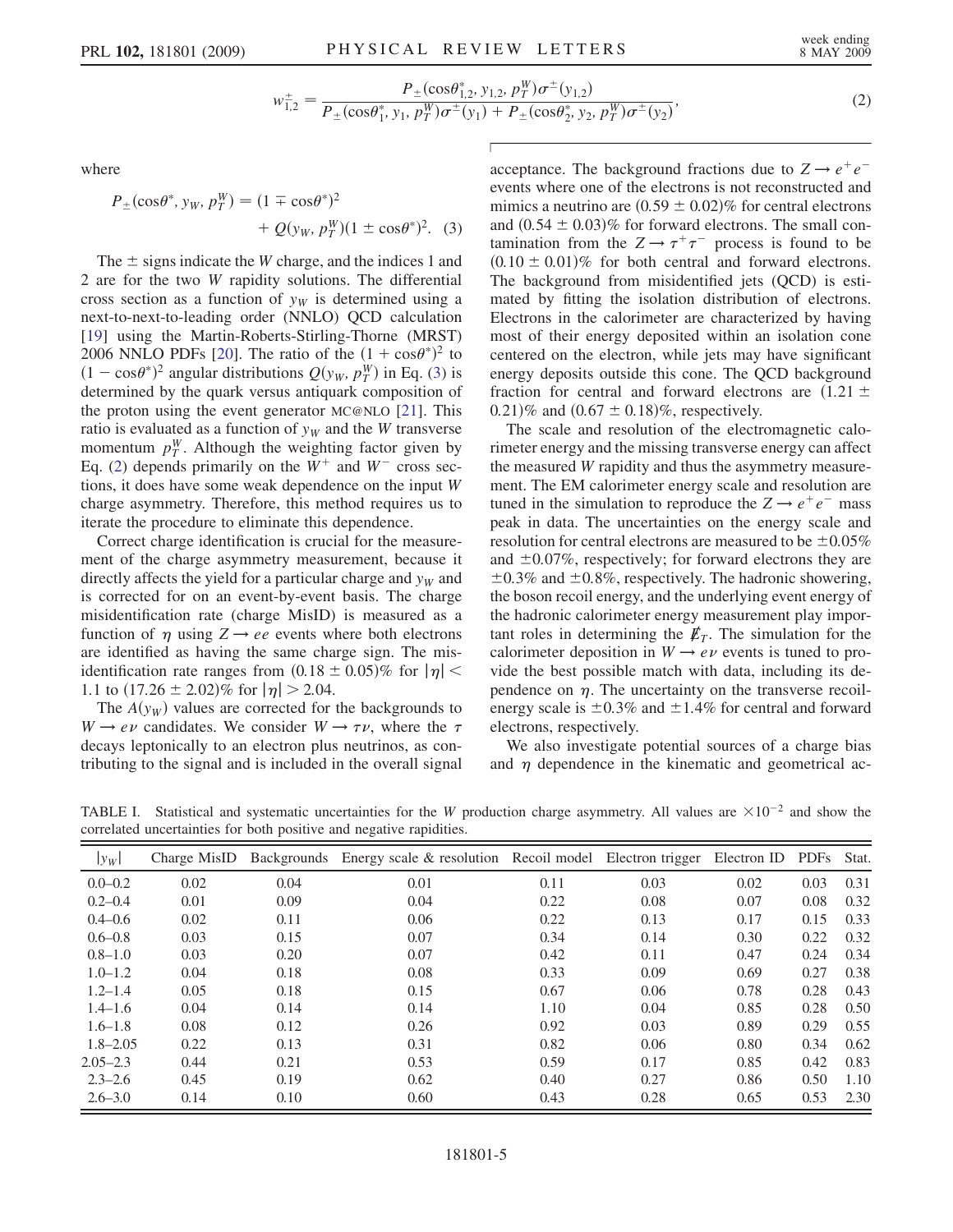

FIG. 1 (color online). The measured W production charge asymmetry and predictions from (a) NLO CTEQ6.1 and (b) NNLO MRST 2006, with their associated PDF uncertainties.

ceptance of the event (estimated with simulated data) and efficiencies of the trigger and the electron identification (measured with data). The trigger efficiencies for the central and forward electrons are measured using data from independent triggers. We find the trigger efficiencies do not depend on charge but do depend on the  $\eta$  and  $E_T$  of the electron. The average trigger efficiencies for the central and forward electrons are  $(96.1 \pm 1.0)\%$  and  $(92.5 \pm 1.0)\%$ <sup>0</sup>:3Þ%, respectively. Electron identification and track matching efficiencies (ID) are measured in data and simulation using the  $Z \rightarrow e^+e^-$  channel.

The choice of PDF sets has an effect on the shape of the  $d\sigma^{\pm}/dy_W$  distribution, as well as on the ratio of quarks and antiquarks in the angular decay distribution. We use the 40 CTEQ6.1 error PDF sets [22] and redetermine the  $d\sigma^{\pm}/dy_W$  production cross section and the angular distribution of  $\cos \theta^*$  for each error PDF set.

As expected, the data are found to be invariant under CP transformations  $A(y_W) = -A(-y_W)$ , the two sets of points are in statistical agreement, and so we combine the  $A(y_W)$ bins with the complementary  $-A(-y_W)$  bins in order to improve the precision of this measurement. We quote the statistical combination of  $A(y_W)$  with  $-A(-y_W)$ , using the best linear unbiased estimate method [23], accounting for all correlations for both positive and negative  $y_W$  bins. The

TABLE II. The W production charge asymmetry with total systematic and statistical uncertainties.

| $ y_W $      | $\langle  y_W  \rangle$ | $A(y_W)$ | $\sigma_{\rm sys}$ | $\sigma_{\rm sys + stat}$ |
|--------------|-------------------------|----------|--------------------|---------------------------|
| $0.0 - 0.2$  | 0.10                    | 0.020    | ±0.001             | $\pm 0.003$               |
| $0.2 - 0.4$  | 0.30                    | 0.057    | $\pm 0.003$        | $\pm 0.004$               |
| $0.4 - 0.6$  | 0.50                    | 0.081    | ±0.004             | ±0.005                    |
| $0.6 - 0.8$  | 0.70                    | 0.117    | ±0.006             | ±0.006                    |
| $0.8 - 1.0$  | 0.89                    | 0.146    | ±0.007             | ±0.008                    |
| $1.0 - 1.2$  | 1.09                    | 0.204    | ±0.008             | ±0.010                    |
| $1.2 - 1.4$  | 1.29                    | 0.235    | ±0.011             | $\pm 0.012$               |
| $1.4 - 1.6$  | 1.49                    | 0.261    | ±0.014             | ±0.015                    |
| $1.6 - 1.8$  | 1.69                    | 0.303    | ±0.014             | $\pm 0.014$               |
| $1.8 - 2.05$ | 1.91                    | 0.355    | ±0.013             | ±0.014                    |
| $2.05 - 2.3$ | 2.15                    | 0.436    | ±0.013             | ±0.016                    |
| $2.3 - 2.6$  | 2.40                    | 0.537    | ±0.014             | ±0.018                    |
| $2.6 - 3.0$  | 2.63                    | 0.642    | $\pm 0.012$        | ±0.026                    |

statistical correlation coefficient between bins is found to be  $\leq$  0.05. Table [I](#page-4-2) summarizes the statistical and systematic uncertainties on  $A(|y_W|)$ .

The measured asymmetry  $A(|y_W|)$ , which combines the positive and negative  $y_W$  bins, is shown in Fig. 1. Also shown are the predictions of a NNLO QCD calculation using the MRST 2006 NNLO PDF sets and a NLO QCD calculation using the CTEQ6.1 NLO PDF sets, which are in agreement with the measured asymmetry. Values of  $A(y_W)$  and the total uncertainty for each  $|y_W|$  bin are listed in Table II. Since this measurement depends on the width of the W, in particular, for the highest  $y_W$  bin, the bin centers account for the W rapidity and W mass range accepted in each bin. We correct the bin centers to the value of  $\langle |y_W| \rangle$  (average of  $W^+$  and  $W^-$  rapidities) for which the asymmetry is equal to the one for a fixed W mass of 80.403 GeV/ $c^2$ .

In conclusion, using a new analysis technique we report the first direct measurement of the W boson charge asymmetry from run II of the Tevatron, using data from 1 fb<sup>-1</sup> of integrated luminosity taken with the CDF II detector. Since the total uncertainties are smaller than the uncertainties coming from PDFs, as is also shown in Ref. [9], this direct measurement of the asymmetry is more sensitive to the ratio of  $d/u$  momentum distributions in the proton at high x than previous lepton charge asymmetry measurements. This result is therefore expected to improve the precision of the global PDF fits.

We thank R.S. Thorne and W.J. Stirling for useful discussions on the theoretical predictions. We thank the Fermilab staff and the technical staffs of the participating institutions for their vital contributions. This work was supported by the U.S. Department of Energy and National Science Foundation; the Italian Istituto Nazionale di Fisica Nucleare; the Ministry of Education, Culture, Sports, Science and Technology of Japan; the Natural Sciences and Engineering Research Council of